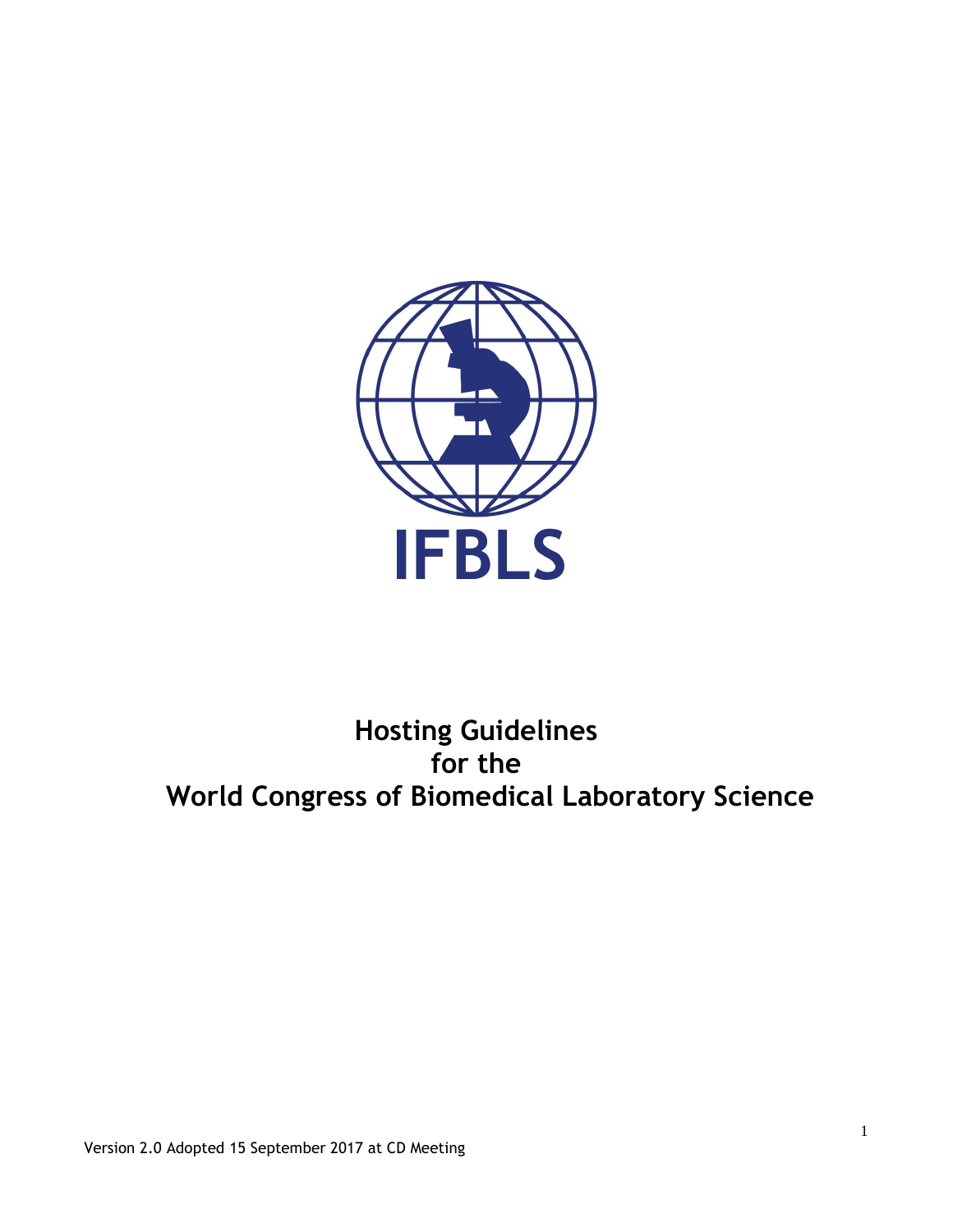# **Part A - General Considerations**

# **A.1 Preface**

- **A.1.1** The International Federation of Biomedical Laboratory Science (IFBLS) provides a World Congress of Biomedical Laboratory Science biennially in even years. It is organized by a Host Association (Host) in co-ordination with the IFBLS. The Host Association must be an IFBLS Association member in good standing.
- **A.1.2** This guideline serves as the official document outlining the main requirements for the organization of the World Congress of Biomedical Laboratory Science. It contains the policies and procedures governing the Congress and associated events and provides clear guidance on the tasks and responsibilities involved in organizing this event.
- **A.1.3** The Host Association will establish a committee, which will be responsible for the organization of the Congress.
- **A.1.4** A timeline will be prepared that clearly delineates the tasks of the Host Association/Organizing Committee and IFBLS and identifies deadlines by which these tasks must be completed.
- **A.1.5** The financial responsibilities of IFBLS and the Host Association will be clearly defined and included in the Congress Contract.
- **A.1.6** IFBLS has a Congress Advisory group consisting of members from IFBLS member associations with expertise in organizing IFBLS Congresses or other International Scientific Congresses. The Congress Advisory Group will aid and assist IFBLS to ensure the success of the IFBLS Congress. The Group may be used by the Host Association as requested in the application process and in the organizing process, including scientific program, securing and evaluating abstracts for posters and complimentary (or sponsored) lectures, profiling the Congress and identifying potential participants.

# **A.2 Purpose of the World Congress of Biomedical Laboratory Science**

- **A.2.1** The purpose of the Congress is to promote excellence in Biomedical Laboratory Science, enhance professional development, provide networking opportunities in an educational forum and advance Biomedical Laboratory Sciences globally. It has value internationally and scientifically.
- **A.2.2** The objectives of the Congress are:
	- Advancement of multidisciplinary and cross-cultural communication and collaboration among countries on all aspects of scientific, behavioural, educational, ethical, economic and political aspects of Biomedical Laboratory Sciences.
	- Fostering of a global approach to the provision of laboratory services.
	- Presentation, in an international forum, of the results of Biomedical Laboratory Scientists' research and development programs.
	- Encouragement of new members of the profession to take an active role in professional development and governance of the profession through participation in the Student Forum.

# **A.3 Structure of the World Congress of Biomedical Laboratory Science**

### **A.3.1 Participants in the Congress**

Participants in the Congress are defined as Registered Delegates (including students), Speakers, IFBLS Board members, Local Organizing Committee, Invited Guests and Exhibitors.

# **A.3.2 Scientific Program**

The Congress will present a vision of the latest knowledge and development of Biomedical Laboratory Science worldwide.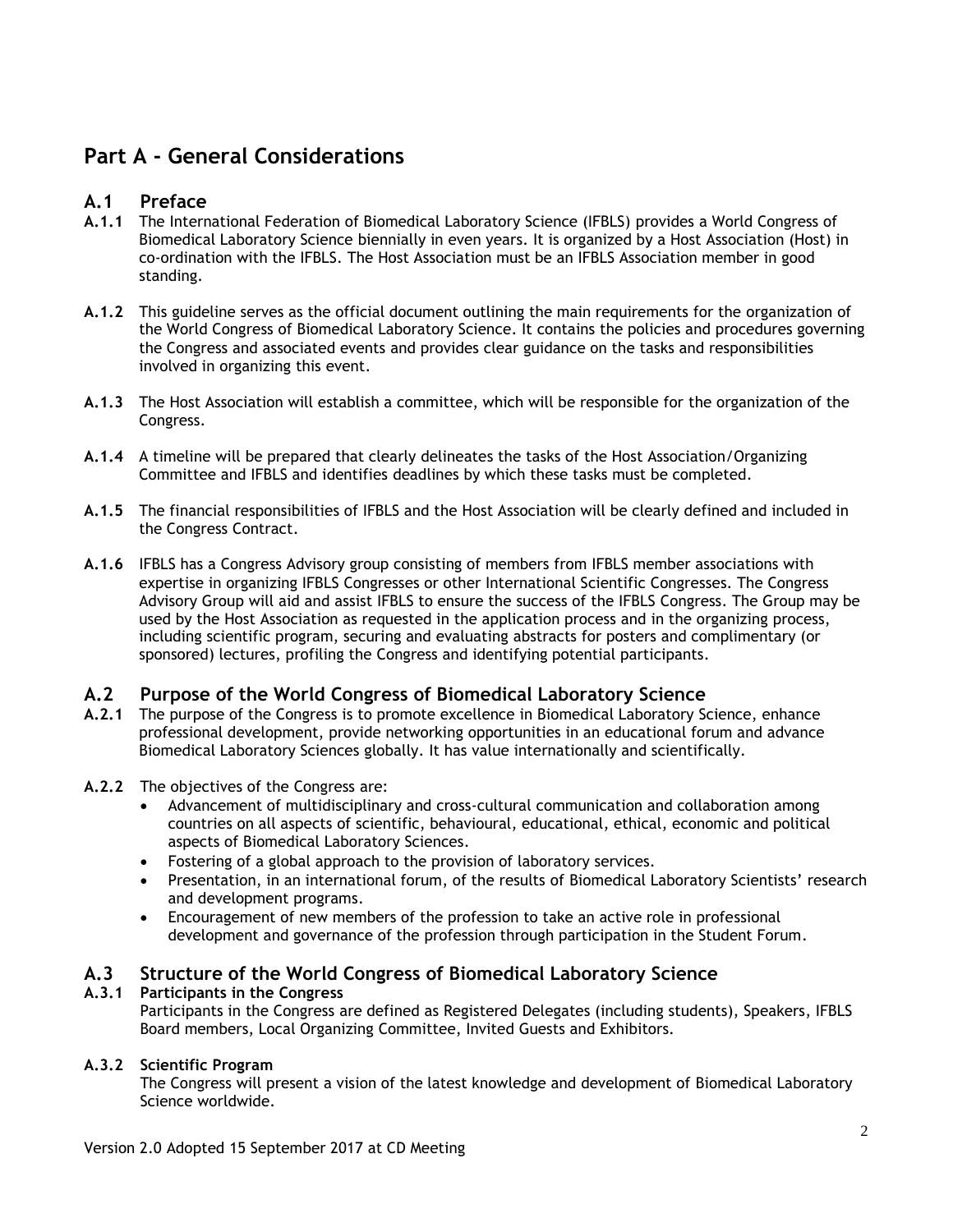The World Congress of Biomedical Laboratory Science will contain the following main sessions:

- Opening Ceremony (including presentation of IFBLS Awards)
- Plenary Sessions
- Invited Lectures
- Free Paper Sessions<sup>1</sup>
- Poster Sessions
- Closing Ceremony (including Poster Awards)
- Visits to laboratories or institutions

Recommended but not mandatory:

- Workshops
- Round Table Discussions

### **A.3.3 IFBLS Governance Program**

The World Congress provides a forum for IFBLS to conduct business meetings including the General Assembly of Delegates (GAD), which is the highest authority of IFBLS. Facilities and appropriate equipment for other IFBLS meetings scheduled prior, during and immediately after the Congress must be included in space allocations and Congress planning.

### **A.3.4 IFBLS Development Program**

A special effort is made to use the World Congress to stimulate the professional development of Biomedical Laboratory Scientists in Low and Middle Income Countries (LMIC). The most important factors in this regard are lectures leading to improvement of education in Biomedical Laboratory Science and quality assessment, and on the activities of the World Health Organization. Accordingly, at least one session in the Scientific Program should reflect this. Organizing Committees are encouraged to seek a plenary speaker from the World Health Organization (WHO).

### **A.3.5 Social Program**

The Organizing Committee is responsible for arrangements of social functions during the Congress. The President's Reception is a mandatory part of the Congress, and should be at no further cost to the delegates. All other social events should be at an extra charge based on the organizational costs. Organizers are encouraged to plan events which will allow delegates and guests to experience the culture of the Host region while ensuring safety and acceptable transportation standards are maintained.

### **A.3.6 Program for Accompanying Persons**

Arrangements should be made for program functions for accompanying persons. Accompanying persons may participate in the Opening Ceremony, the President's Reception, and the Closing Ceremony. Accompanying persons may register for all other activities that are part of the non-scientific part of the Congress program and/or other specified events offered on the registration form. Fees for events must be identified in the meeting announcement and registration page(s).

### **A.3.7 Lab Expo (Trade Show)**

Exhibits featuring the latest in laboratory equipment and supplies contribute greatly to the education program and the success of the Congress. The display area must be secure and in close proximity to the lecture program. Only persons displaying official Congress registration identification should be

 $\overline{\phantom{a}}$ <sup>1</sup> Free Paper Sessions (also called "Free oral presentations", "Free lectures", "Proffered lectures" or even "Member submitted papers") are "Oral posters". That is, the presenting author have submitted an abstract and asks for it to be presented orally and/or is picked to present orally. A Free Paper Session usually has short lectures (10-15 minutes each, sometimes up to 20 minutes). While invited lecturers usually get some or all costs covered by the congress organizer, Free Paper Sessions, like written posters, come at their own expense and pay full Participation Fee.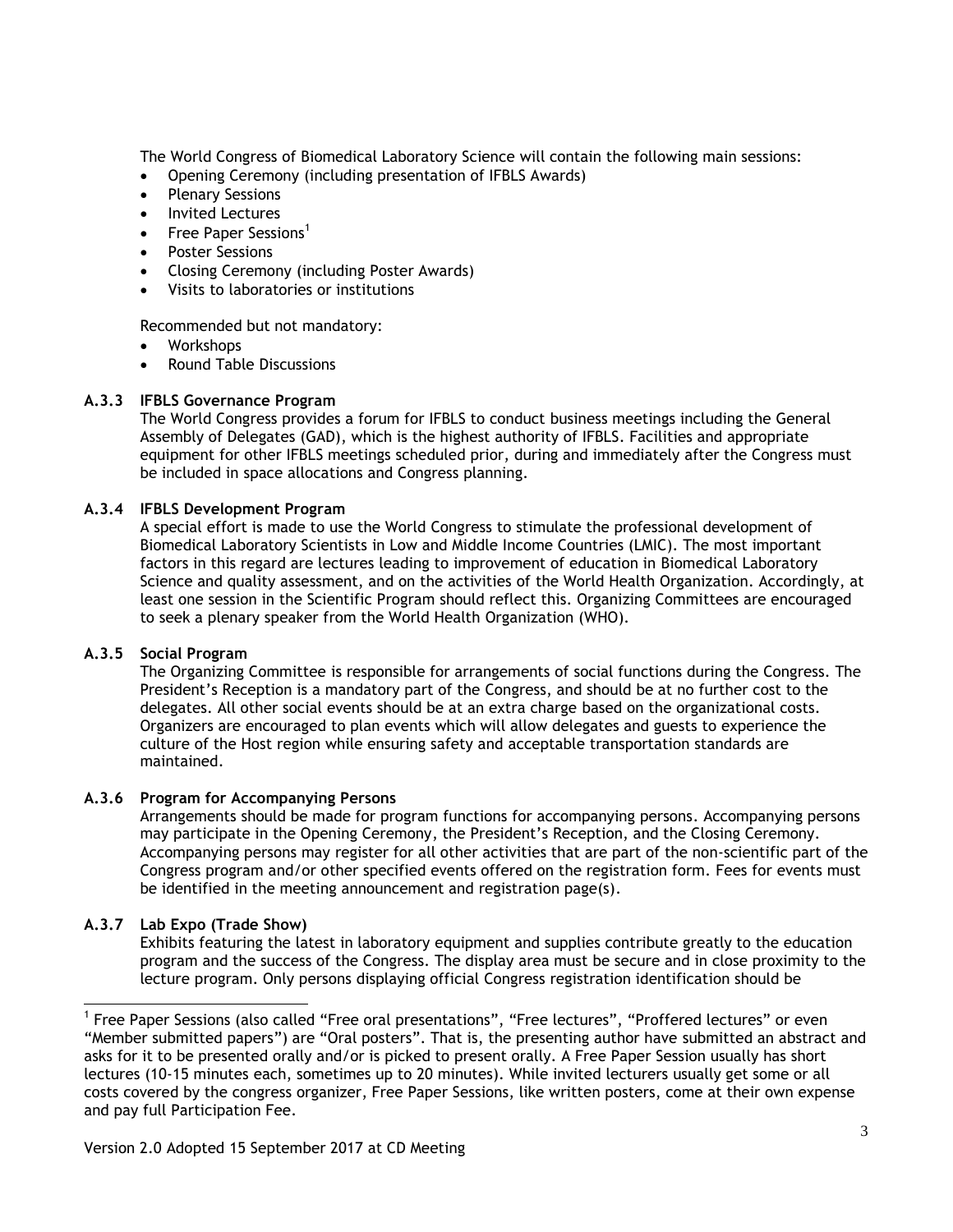permitted to view the exhibits. Refreshments should be served in or near the trade show during scheduled refreshment breaks. The Organizing Committee is responsible for determining hours of operation and viewing. The Organizing Committee should seek collaboration from both national and international companies.

# **Part B - Structural Arrangements**

## **B.1 Preface**

**B.1.1** The following are to be regarded as guidelines and may be modified according to local needs. Any major modifications must be included in the contract between the Host Association of the country in which the Congress is be held and the IFBLS.

# **B.2 Location**

**B.2.1** The site chosen for the World Congress of Biomedical Laboratory Science should be located centrally, within easy distance of an international airport and be served by both public and private transportation.

## **B.3 Meeting Facilities**

Host Associations are encouraged to provide IFBLS with statistical reports following the hosting of the Congress. Reports should include registration figures, a copy of the financial report and suggestions for improving future Congresses. Available information will be provided to future Host Associations to assist with planning future events.

### **B.3.1 Plenary Session Hall**

Seating capacity for approximately 500 to 1,000 delegates, with sufficient facilities to allow for overflow is required.

### **B.3.2 Parallel Session Rooms**

Facilities should be available that would allow for the holding of approximately 4 parallel sessions in addition to free papers, workshops and round tables which may require different arrangements.

### **B.3.3 Registration Space**

There should be sufficient space and facilities to allow for the smooth registration of all delegates.

### **B.3.4 IFBLS Space Requirements**

*IFBLS Office* (Secretariat/Conference Room) - A private room equipped with appropriate office equipment (Wi-Fi, computer, photocopier, paper, printer, projector, tables and chairs) for 15 people at Congress venue for the duration of Congress. Refreshments (i.e. coffee, tea and water) should be available.

*IFBLS pre & post Congress meeting space* - A meeting space with accessibility to appropriate equipment if needed to perform administrative duties. This space may be arranged in the hotel or nearby venue chosen for IFBLS Board Members. This space is required for three days before Congress and two days after the closing day of Congress.

*Open Forum* – One room, with enough space to divide use for group discussions, or with three or more break-out rooms. The room should be supplied with refreshments (i.e. coffee, tea and water), Wi-Fi and AV equipment; microphones and loudspeakers, projector and screen, and flip charts.

*Chief Delegates meeting* – A room for 40-50 people with refreshments (i.e. coffee, tea and water) for morning and afternoon breaks. Wi-Fi and AV equipment; microphones and loudspeakers, projector and screen, and flip charts are required. Refreshments will be paid for by IFBLS.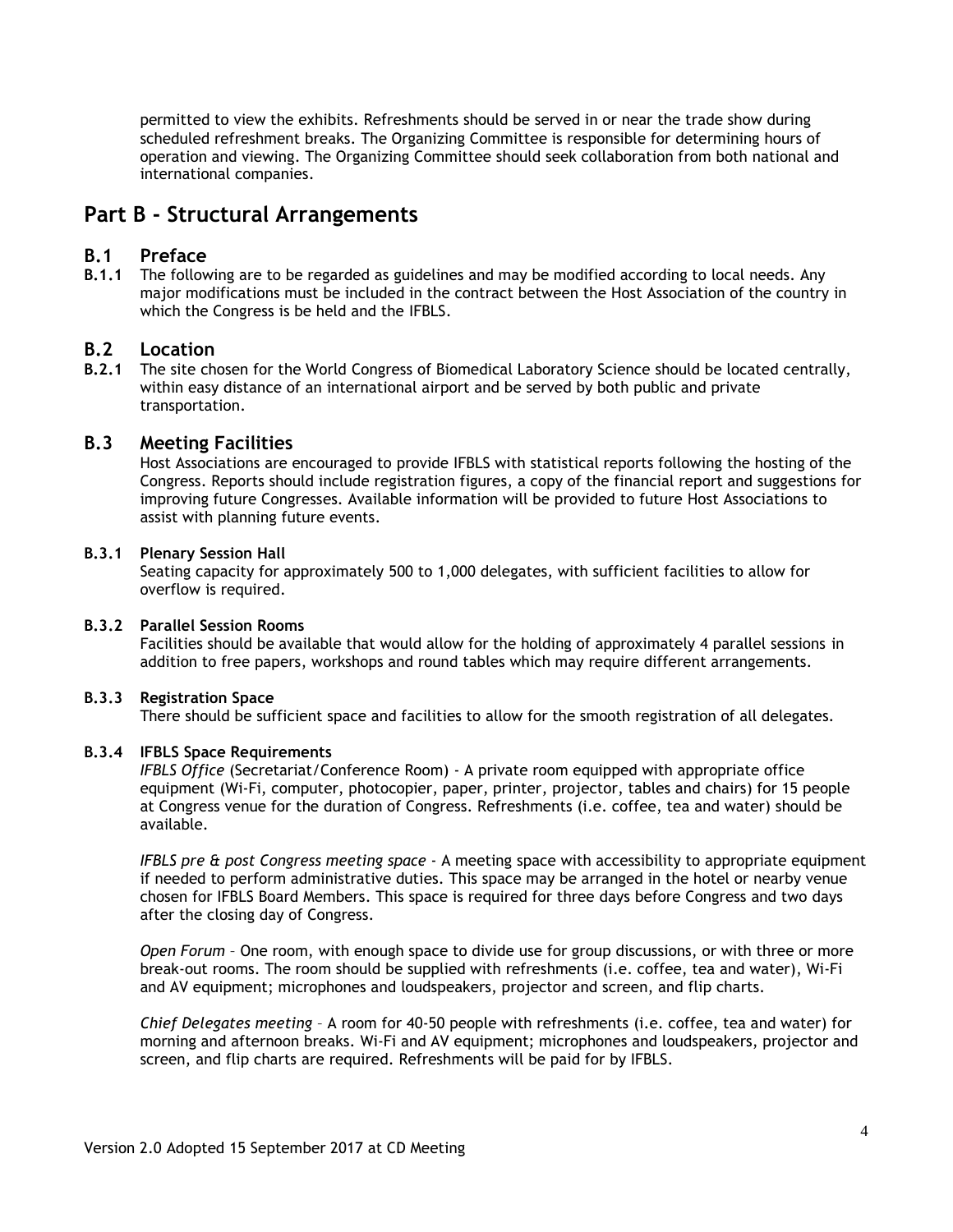*Chief Delegate's Reception* – Catered food service, bar service, reception style, limited seating, to be held at Congress hotel or venue. IFBLS will approve the venue and pay for the Catering.

*President's Reception* - Buffet style with wine and beer service in agreement with IFBLS, catered by Host country as part of the Congress official social events.

*General Assembly of Delegates (GAD)* – One room with podium and head table for the Board of Directors and staff. This room should have tables outside the entrance for distribution of materials and checking credentials. Wi-Fi and AV equipment; microphones and loudspeakers, projector and screen are required. Refreshment table (i.e. coffee, tea and water) is required.

*Student Forum* – Space similar to rooms for the Scientific Sessions, with AV equipment; microphones and loudspeakers, projector and screen and flip charts available.

*Trade Exhibition Booth* - Three trade booths, one for IFBLS (located between the current Host and the upcoming Congress Host): one for an agreed upon IFBLS affiliates association; and one for the next World Congress Organizing Committee. AV equipment may be requested by IFBLS.

### **B.3.5 Silent Auction**

A booth of sufficient size should be available for the Silent Auction. Volunteers from the Host country will be needed to staff the booth for the duration of the Auction. They will also need to collect money.

### **B.3.6 Information and Communication**

A message board should be available in an accessible area for the use of both delegates and organizers. Arrangements should be made for complimentary Wi-Fi at the conference centre.

### **B.3.7 Catering Facilities**

There should be adequate catering facilities/restaurants, including tea/coffee and water, for all delegates attending the Congress. Complementary lunch should be provided during the Congress. (to be identified as included in the Registration Fee) Lunch facilities should be near the exhibition hall.

## **B.4 Exhibition Space**

- **B.4.1** Sufficient space is required to accommodate the Lab Expo trade exhibition. Invited exhibitors should be provided with a document detailing dates of trade show, set-up and take-down dates, hours of operation, size of booth, total number of spaces in show, supplies included with space, information for shipping of display and customs declarations, price, other available services.
- **B.4.2** There should be adequate space for the Poster Exhibition

### **B.5 Accommodation**

**B.5.1** The conference venue should be in close proximity to adequate hotel accommodation. The Congress Committee should designate rooms at various locations for the use of delegates. Various facilities differing in price and services should be available.

# **Part C - Congress Promotion**

## **C.1 Preface**

**C.1.1** An agreement shall be made between the Host Association of the country in which the Congress is being held and the IFBLS for the promotion of the World Congress of Biomedical Laboratory Science. The World Congress is a scientific meeting designed to showcase in its scientific program excellence in Biomedical Laboratory Science from the Host country and international delegates.

## **C.2** Congress Promotion

 The Host will begin the promotion of this meeting on its website and social media with the signing of the Congress contract.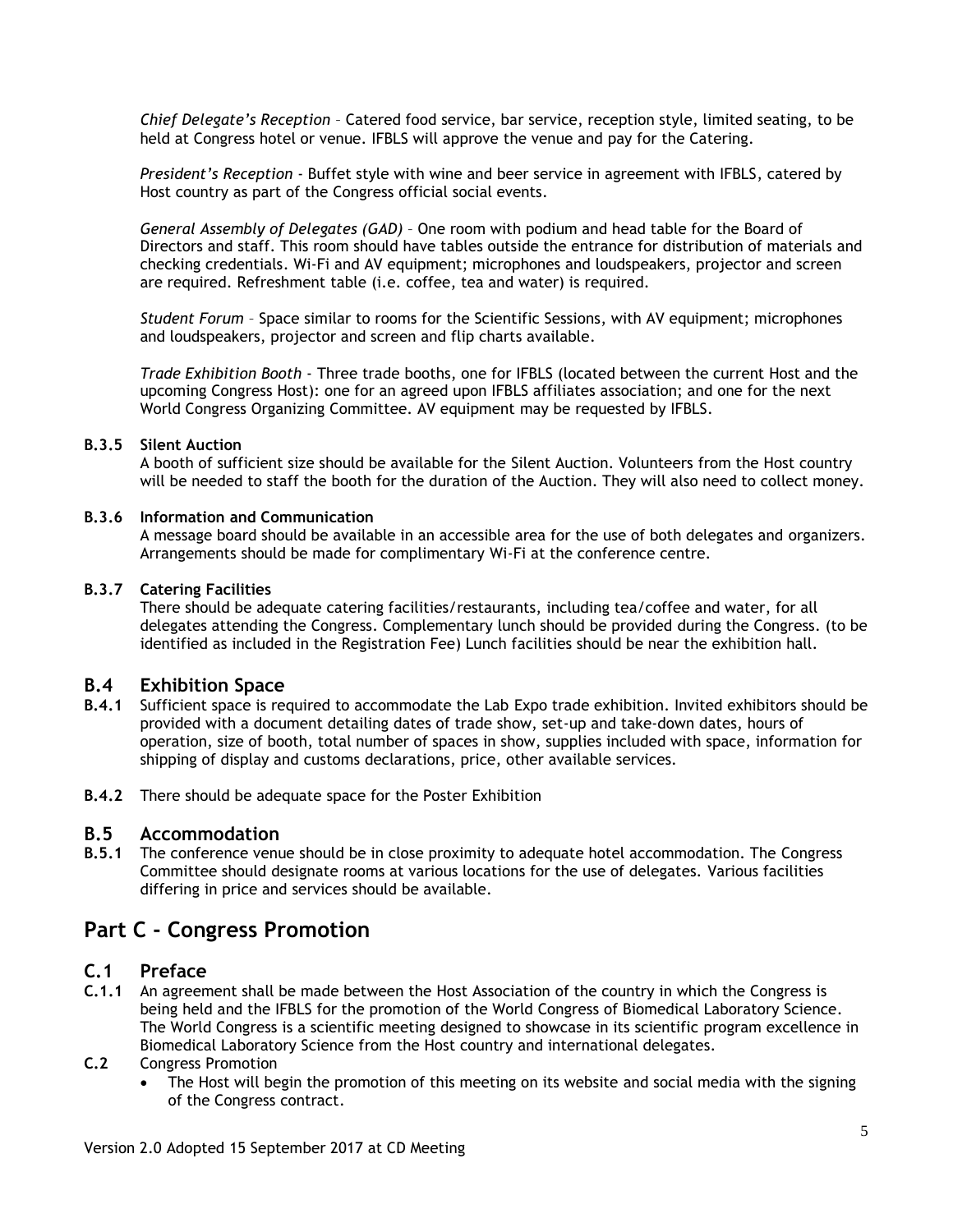- The Host will link the Congress to the home page of IFBLS.
- The Host will advertise the Congress in all its publications.
- IFBLS will supply the Host with a list of associate members and contacts which require advertisements to be sent by surface mail. IFBLS must provide the Host with a list of members who are unable to receive information by electronic mail or download from a website in order for the Host to send surface mailings of paper documents.
- The Host will, with IFBLS approval, commission a logo for the Congress that will be used by both Organizations to promote the meeting.
- IFBLS will promote the Congress on its website and social media.
- **IFBLS will encourage Associate members to link their websites to the Congress website, and to** promote the Congress on social media.
- The theme of the conference should be ideally published on the website and through social media at least 18 months prior to the event.
- The Preliminary program, with breakdown of sessions, should ideally be available on the website one year prior to the event.
- The Final program should ideally be available on the website prior to the closing of early registration.

The Host will provide print based promotional materials to members and inquirers who are unable to access electronic information.

- The Preliminary and Final Programs will include messages and pictures from the Presidents of both the Host Association and IFBLS. Messages from each shall be submitted to the Host Association no later than two months before the deadline for release of each announcement.
- Invitations for abstracts will be sent to all IFBLS Association members and posted on the Host Association's and IFBLS' websites within two month of the signing of the Congress contract.
- Payment by credit card must be an option during the registration process.
- The theme of Congress must be approved by IFBLS 18 months prior to Congress.
- Keynote speakers and sessions should be confirmed prior to opening of registration.

# **Part D - IFBLS and Host Association Agreement**

# **D.1 Preface**

**D.1.1** An agreement shall be made between the Host Association of the country in which the Congress is to be held and the IFBLS for the presentation of the World Congress of Biomedical Laboratory Science.

# **D.2 Professional Congress Organizer (PCO)**

- **D.2.1** The Host shall be encouraged to use a PCO to facilitate the planning and execution of the Congress. The PCO chosen must be acceptable to IFBLS. It is also acceptable for the Host country to assume PCO duties; if approved by IFBLS.
- **D.2.2** The Host Association's Organizing Committee will work in close liaison with the PCO.
- **D.2.3** The PCO will be engaged from the signing of the agreement until the completion of the Congress.
- **D.2.4** The PCO will work, on behalf of the Host Association as logistical and technical consultant in areas such as Project Management; Finances, including Sponsorship Participant Administration; Exhibition Management; Congress Promotion; Social Program and Abstract Handling.
- **D.2.5** The PCO will provide contact information of a reputable printing and production source to the Host. This in order that the Host may forward this information to the IFBLS Office Administrator, for the purpose of having IFBLS promotional material produced in the Host country according to the directive of the IFBLS Office Administrator.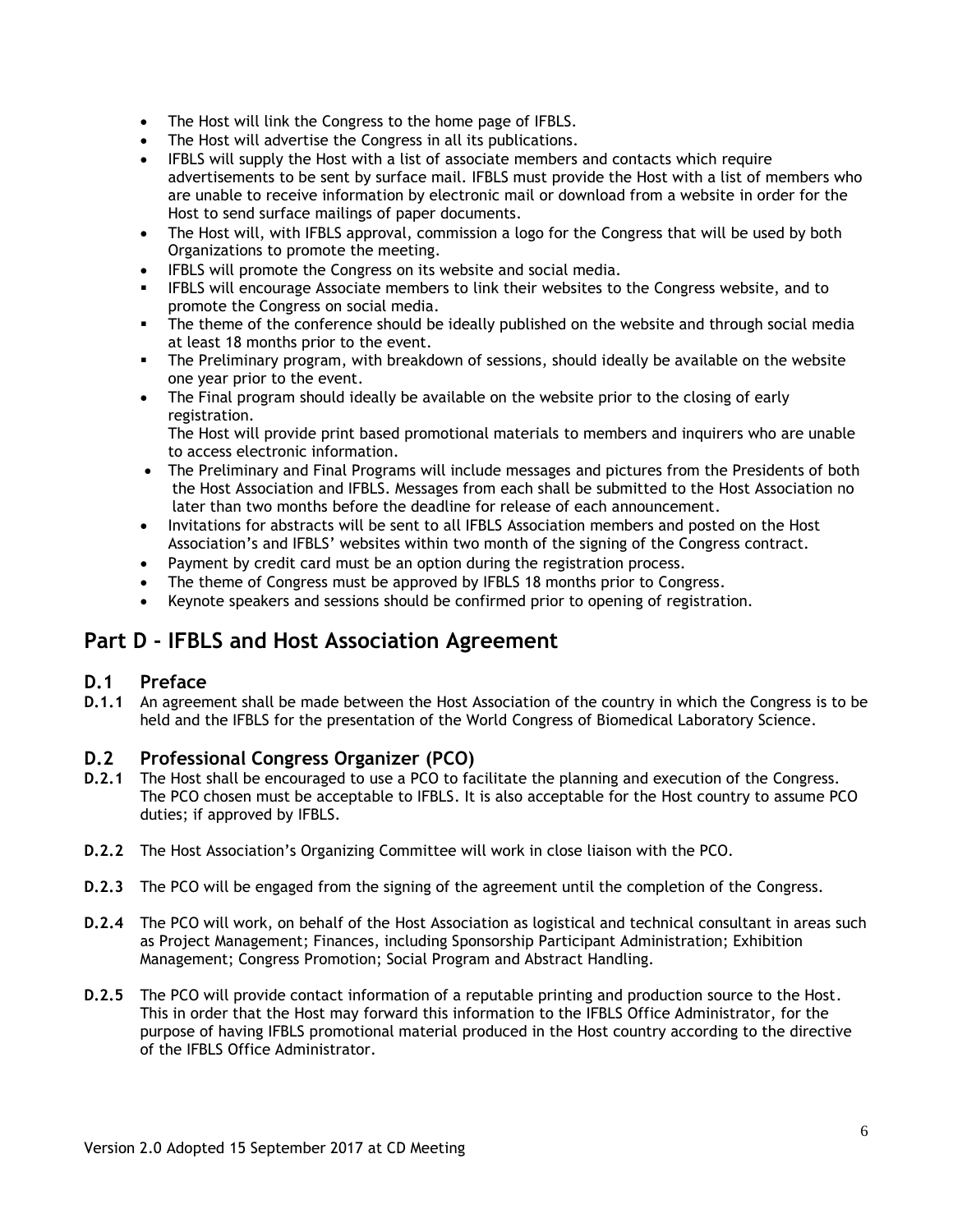# **D.3 Budget**

- **D.3.1** The Host Association must prepare a budget for the IFBLS Board of Directors. The complete budget must cover at a minimum the costs associated with the planning of the Congress by the Host Association and IFBLS, including the following:
	- All PCO Fees
	- Congress Fee to IFBLS
	- Host Association/Organizing Committee meetings and travel costs
	- IFBLS Office/IFBLS Board of Directors meetings
	- President's reception and other social events
	- Scientific Program Committee costs
	- Other governance costs
	- Registration fees
	- Lab Expo exhibition fees
	- IFBLS Site visit 1 person appointed by IFBLS
	- Costs of the President's Reception

## **D.3.2 Expenditure**

The Host Association will cover the following expenses:

- Registration Fees, honoraria, travel and accommodations for two days for plenary and invited presenters for the scientific program
- The AV needs of the scientific program
- The AV needs of the governance program of the Host Association
- IFBLS Board of Directors and Staff travel and accommodation. Board of Directors accommodation as follows:
	- o Ten nights for a maximum of five people
	- o Eleven nights for a maximum of three people
	- o Thirteen nights for one person
	- o A total of maximum 96 nights
- Congress participation and social events participation, including daily lunches for IFBLS Board of Directors and staff members for the duration of Congress
- Wi-Fi and printer for the IFBLS office, Board members and staff during the Congress and pre and post meetings related to Congress. The AV needs for the governance program of the IFBLS, using the Host Association contracted vendor
- IFBLS Secretariat/Office assistant fluent in English for administrative/office assistance when required
- The AV needs of the governance program of the Host Association
- Host Association travel and accommodation expenses
- Printing and distribution of all promotional materials
- Publicizing the meeting on the Host Association website
- All photography, including video, for the Congress
- The IFBLS President's Reception
- All PCO Fees for the scientific and social program, Host Association governance and registration of delegates
- Rental of poles and stands for flag display
- Rental of poster stands
- Inspection of Congress venues by IFBLS representative
- Three commercial exhibit spaces in the Lab Expo for IFBLS, for the use of the next Congress Committee and affiliated organization/association of choice
- Space for the Silent Auction
- Transportation of flags to the next Congress Host
- Administrative and interpretive support for Governance meetings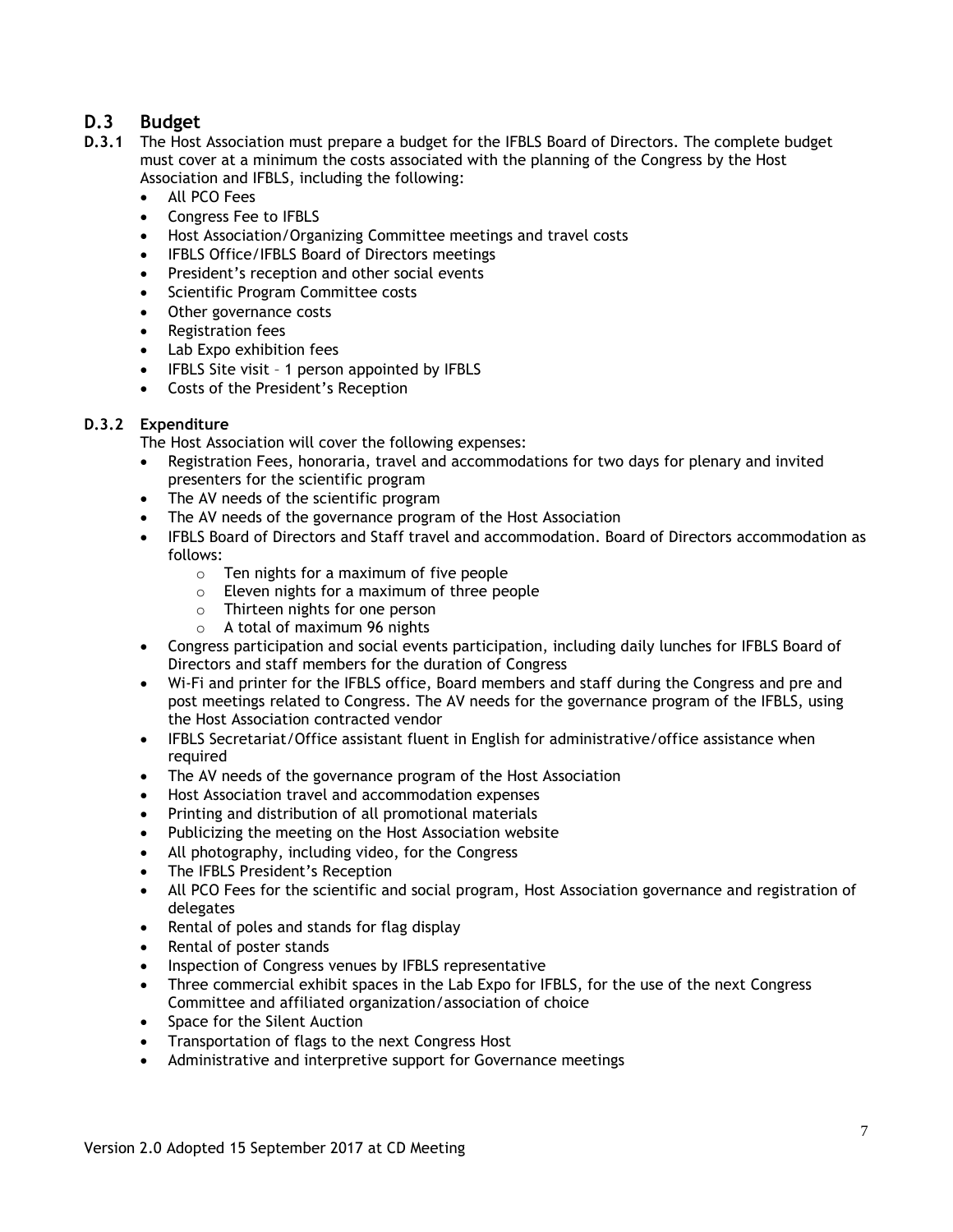IFBLS will assume the cost for the following expenses:

- Any photographic material ordered by IFBLS
- Publicizing the meetings on the IFBLS website and social media
- Additional hotel expenses such as IFBLS personal telephone use and laundry service
- Catering for Chief Delegate's meeting
- Catering for the Chief Delegate's reception
- IFBLS will cover costs for all meals for IFBLS Board of Directors prior and post Congress

## **D.3.3 Income**

Congress Registration Fees will be agreed upon at the signing of the contract or later as agreed upon by the Host, PCO and IFBLS. Registration Fees will be in the currency of the Host Association's country or in US dollars at the discrepancy of the Host Country. Fees for IFBLS non-members should be significantly higher than IFBLS member fees, unless otherwise agreed upon. IFBLS will provide the Congress organizers with up to date membership information. The following is an example of the structure that should apply:

## Category Fee

- IFBLS Member
- IFBLS Member Low and Middle Income Economy\* Member
- Students (IFBLS Member)
- Non-member
- IFBLS Member late
- IFBLS Member Low and Middle Income Economy\* Member late
- Students (IFBLS Member) late
- Non-member late
- Daily Registrant Rate
- Host Association Members
- Accompanying Person

*\*Low and Middle Income Economy according to the World Bank Classification*

### **D.3.4 Closing Date for Early Registration**

A Closing Date will be established, after which time a late Registration Fee will be applied.

### **D.3.5 Payment due to IFBLS**

The division of income between IFBLS and the Host Association will remain the same as that represented and used by the Host Association in the Congress Bid presentation and agreed upon by the signing of the contract. As per June 2017, the IFBLS Congress Fee is \$30,000 CAD.

### **D.3.6 Loss Guarantee**

IFBLS will not be financially responsible for any loss resulting from cancellation of any Congress or event there in the case of war, threat of war, riot, civil strife, industrial dispute, terrorist activity, natural or nuclear disaster, adverse weather conditions or any other circumstance amounting to a force majeure.

### **D.3.7 Invitations to Non-Nationals**

Invitations to non-nationals to attend the Congress must be accompanied by supporting letters from the appropriate National, Provincial, State or Municipal authorities. The invitation must include the visa requirements of the country.

## **D.4 Site Visits**

**D.4.1** Within four months of acceptance of the Host Association bid, an official representative of IFBLS will conduct a site visit. The representative from IFBLS will together with the Host Association, the PCO and the Organizing Committee review the proposed Congress venue and hotels to ensure they are suitable.